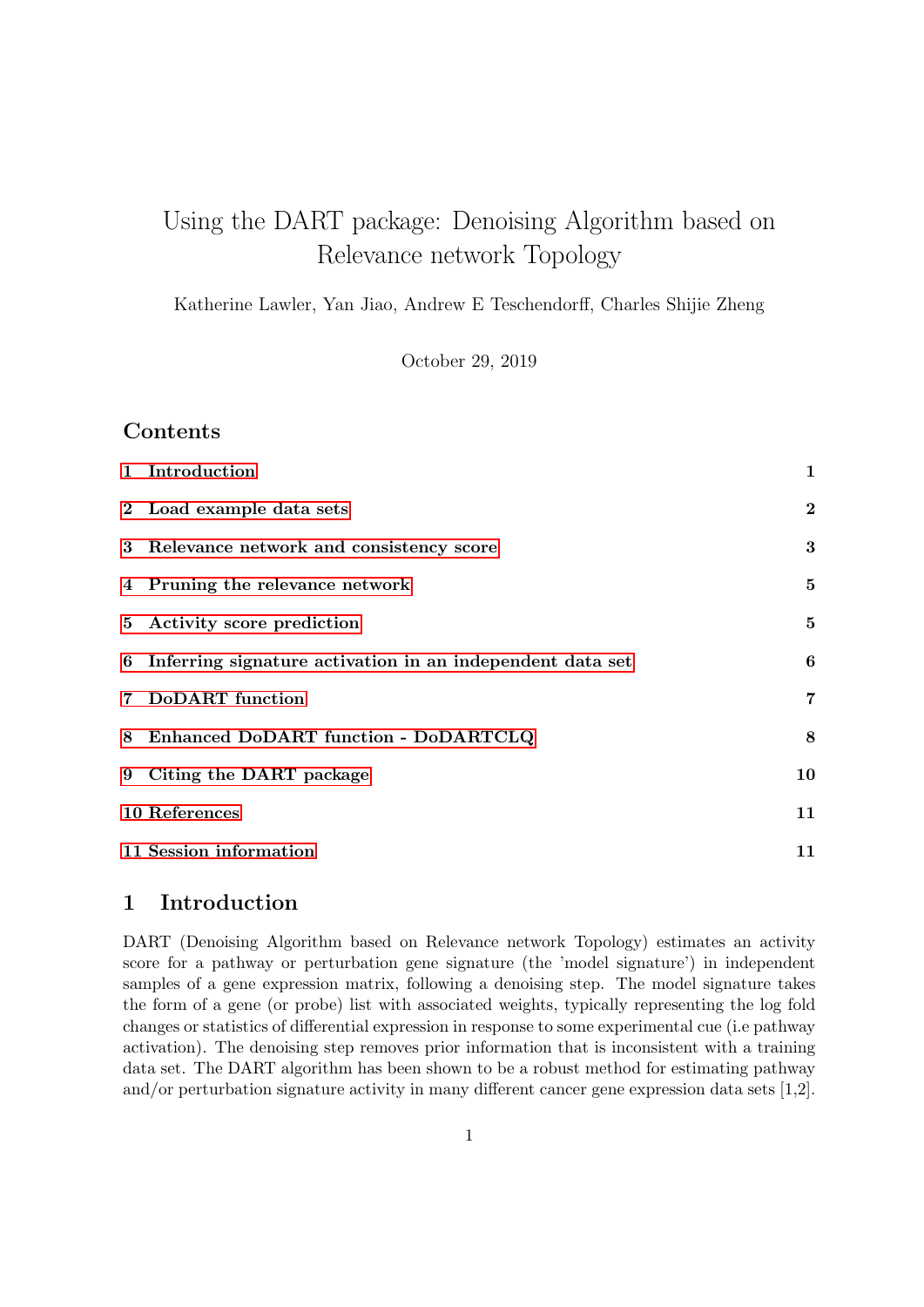See [1,2] for further details on relevance network construction, consistency score significance estimation and metrics for activation score computation.

We demonstrate the DART functions by estimating the activity of an ERBB2 perturbation signature [3], derived from a cell-line model, in primary breast cancer gene expression data sets. The goal is to show how the in-vitro derived ERBB2 perturbation signature reflecting artificial ERBB2 overexpression can be used to predict the naturally occuring perturbations affecting ERBB2 expression in primary cancers. A relevance correlation network of the model signature genes is trained using the Wang/Minn breast cancer data set [4,5]. It is important that this training data set is fairly large and representative of breast cancer demographics. The relevance network is then pruned to remove the edges (the edges represent statistically significant correlations across the training data), which are inconsistent with the prior information. The pruned network is then used to estimate activity scores in each sample of the training set as well as in the samples of the smaller "Mainz" breast cancer data set [6]. We note that since phenotypic sample labels are not used in the unsupervised inference of the pruned network, that it is valid to obtain activity scores in the training set itself.

> library(DART)

# <span id="page-1-0"></span>2 Load example data sets

For this example, the Wang/Minn and Mainz breast cancer data sets are loaded as Expression-Sets from existing Bioconductor Experiment Data packages [7,8]. Both data sets are based on the Affymetrix U133A platform. Note: DART does not deal with preprocessing of microarray gene expression data. If necessary, expression data set preprocessing such as normalization within data sets should be dealt with by the user before applying DART.

```
> library(Biobase)
```
- > library(breastCancerVDX) # Wang et al./Minn et al.
- > library(breastCancerMAINZ)
- > data(vdx)
- > data(mainz)

An in vitro-derived ERBB2 perturbation signature [3] is provided as example data in the DART package. The perturbation signature is given as a vector of differential gene expression following ERBB2 activation and annotated using Entrez Gene IDs. This model signature contains 431 genes, of which 255 genes are reported to be up-regulated and 176 down-regulated.

```
> data(dataDART)
> modelSig <- dataDART$sign
```
#### Mapping between probe identifiers and model signature

The DART functions assume that the same type of identifier is used to label gene expression rows and model signature values.

In general, the mappings between gene expression platforms and the model signatures or pathways should be handled by the user (for example, see the biomaRt package [9] for mapping microarray probe identifiers to Ensembl Gene IDs, Entrez Gene IDs, or other gene identifiers).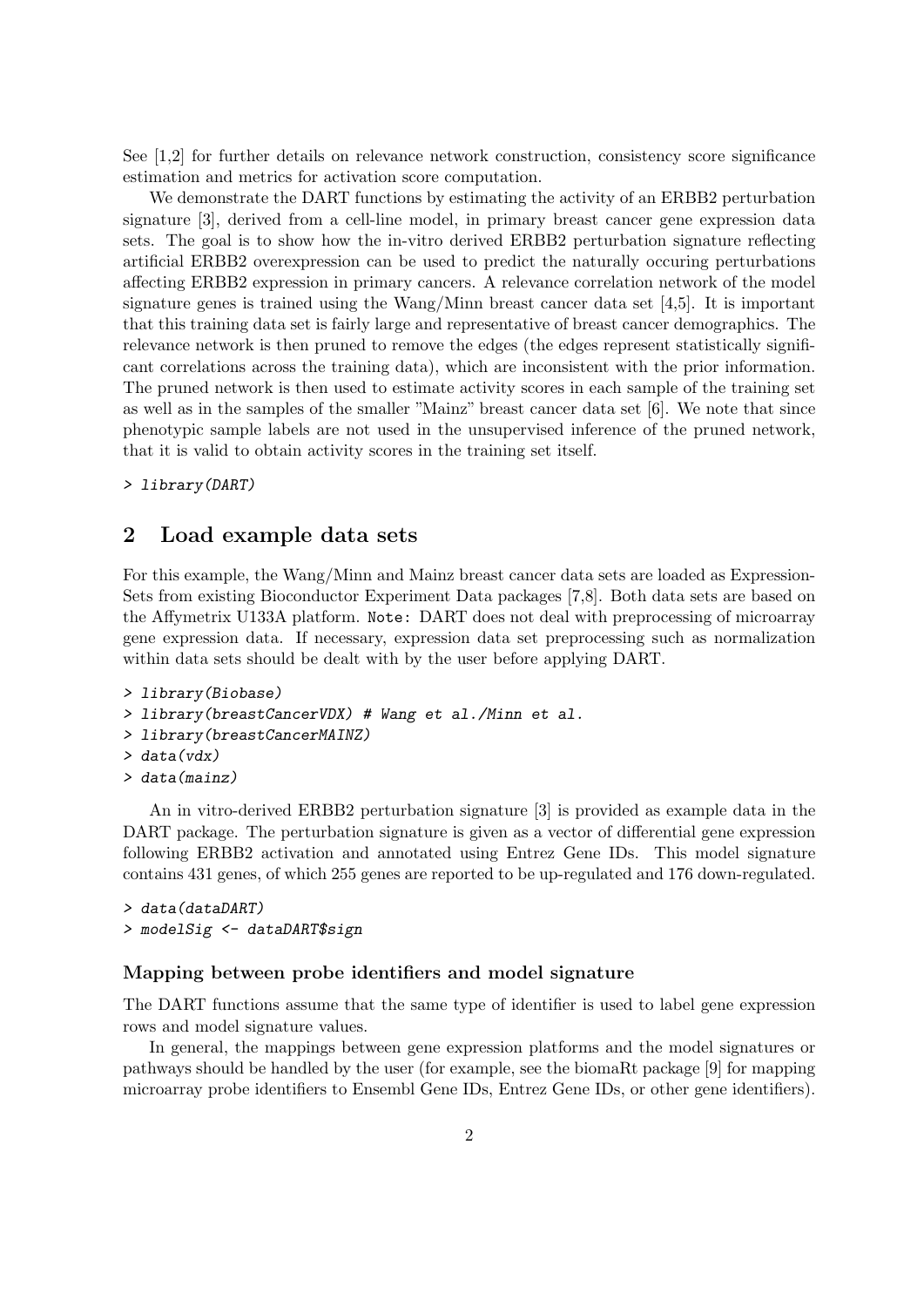This example uses Entrez Gene IDs, so we extract a gene expression matrix from each ExpressionSet and annotate the rows using Entrez Gene IDs. The mapping between Affymetrix probe IDs (gene expression data) and Entrez Gene IDs (model signature) is handled using the Affymetrix U133A probeset annotation provided in the loaded ExpressionSet objects.

#### Example: Constructing a gene expression matrix

For each of the Wang/Minn and Mainz data sets, we retrieve a gene expression matrix from the ExpressionSet and label the rows using Entrez Gene IDs. Where multiple probesets map to one Entrez Gene ID, we retain only the most variable probeset.

```
> # Order vdx by std dev across samples, decreasing
> vdx.ord <- vdx[order( apply(exprs(vdx), 1, sd,na.rm=T), decreasing=T ), ]
> # Reduce vdx to retain a single (most variable) probeset per Entrez Gene ID
> vdx.EntrezUniq <- vdx.ord[
+ match(unique(fData(vdx.ord)$EntrezGene.ID), fData(vdx.ord)$EntrezGene.ID),]
> # Get vdx data, labelled by Entrez Gene IDs
> vdx.data <- exprs(vdx.EntrezUniq)
> rownames(vdx.data) <- fData(vdx.EntrezUniq)$EntrezGene.ID[
+ match(rownames(vdx.data), rownames(fData(vdx.EntrezUniq))) ]
> colnames(vdx.data) <- sub('.CEL.gz$','',pData(vdx.EntrezUniq)$filename)
> #
> # Do the same for the Mainz data set
> mainz.ord <- mainz[order( apply(exprs(mainz), 1, sd,na.rm=T), decreasing=T ), ]
> mainz.EntrezUniq <- mainz.ord[
+ match(unique(fData(mainz.ord)$EntrezGene.ID),fData(mainz.ord)$EntrezGene.ID),]
> mainz.data <- exprs(mainz.EntrezUniq)
> rownames(mainz.data) <- fData(mainz.EntrezUniq)$EntrezGene.ID[
+ match(rownames(mainz.data),rownames(fData(mainz.EntrezUniq))) ]
> colnames(mainz.data) <- sub('.CEL.gz$','',pData(mainz.EntrezUniq)$filename)
> #
> # Inspect the gene expression matrices
> dim(vdx.data)
[1] 13092 344
> dim(mainz.data)
[1] 13092 200
```
#### <span id="page-2-0"></span>3 Relevance network and consistency score

A relevance network is constructed using the model signature genes as nodes. A pair of nodes is connected if the correlation/anti-correlation of the nodes is significant in the training data set. Significance is defined using a user-specified false discovery rate threshold (default value is 0.000001). This is stringent, but reflects a conservative Bonferroni threshold: since typical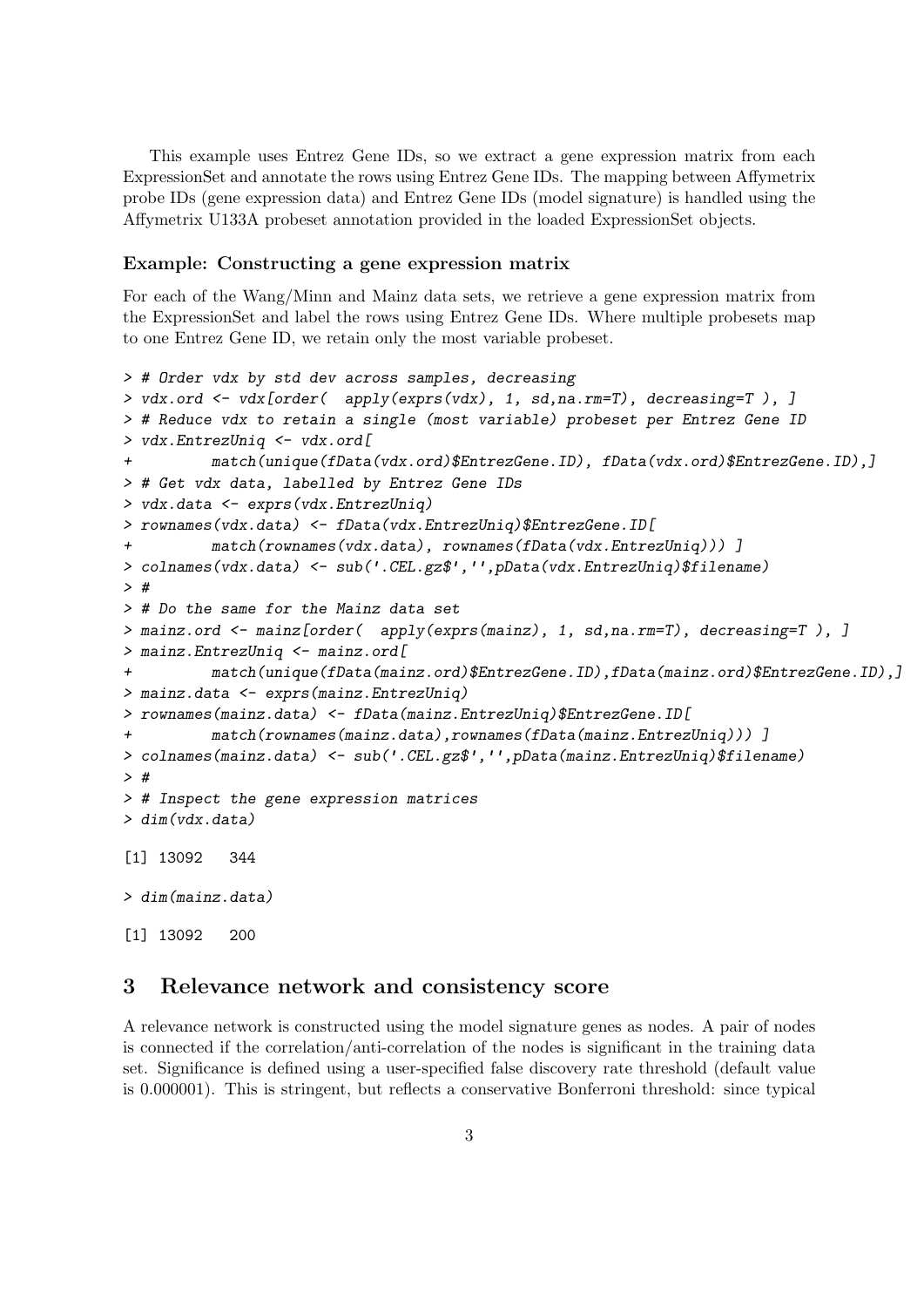model signatures consist on the order of 100 genes, this means estimation on the order of 10000 pairwise correlations, so a Bonferroni threshold would approximately be around 1e-6.

```
> rn.o <- BuildRN(vdx.data, modelSig, fdr=0.000001)
[1] "Found 97% of signature genes in data matrix"
> # How many nodes in the relevance network?
> print(dim(rn.o$adj))
[1] 420 420
> # How many edges in the relevance network? Look at the adjacency matrix.
> print(sum(rn.o$adj == 1)/2)
[1] 6400
> # The nodes in the relevance network are the genes in the model signature
> # which were found in the data matrix
> print(length(rn.o$rep.idx))
```
[1] 420

Reducing the false discovery rate even further to 0.0000001 results in a relevance network with reduced connectivity:

```
> rn.smallerFDR.o <- BuildRN(vdx.data, modelSig, fdr=0.0000001)
[1] "Found 97% of signature genes in data matrix"
> print(sum(rn.smallerFDR.o$addi == 1)/2)
```
[1] 4975

Before performing the pruning step, we check whether the relevance network is significantly consistent with the model signature when compared with randomly permuted node-node correlations. Note: If the consistency score is not significant compared to the random permutations, then this indicates that the directional expression changes encoded in the perturbation signature do not account for expression variation of these genes in the data set. Therefore, if the consistency score is not significant it is not recommended to use the signature to predict pathway activity.

```
> ### Evaluate Consistency
> evalNet.o <- EvalConsNet(rn.o);
> print(evalNet.o$netcons['fconsE'])
  fconsE
0.7190625
```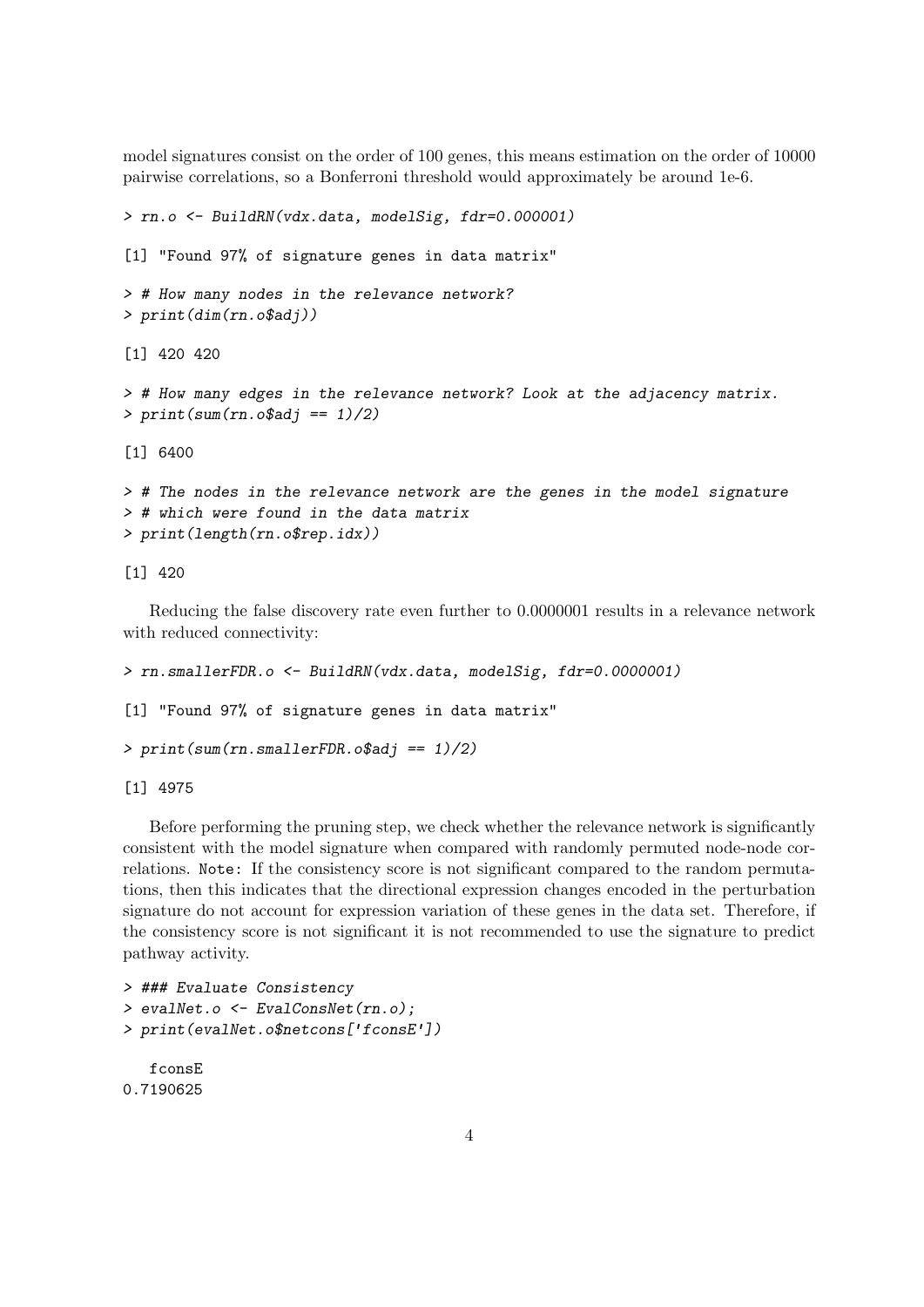```
> ### The consistency score (i.e fraction of consistent edges) is 0.72.
>
> print(evalNet.o$netcons)
          nG nE fE fconsE Pval(consist)
4.200000e+02 6.400000e+03 7.273554e-02 7.190625e-01 0.000000e+00
> ### The p-value of the consistency score is significant, so proceed.
> ### Note that P-values may appear as zero because of the finite number
> ### of randomisations performed.
```
#### <span id="page-4-0"></span>4 Pruning the relevance network

The pruning step removes edges which are inconsistent with the prior information contained in the model signature vector. An edge is removed from the relevance network if the nodes are correlated in the training data set but have opposite signs in the model signature, or the nodes are anti-correlated in the training set but have the same sign in the model signature vector.

```
> ### Prune (i.e. denoise) the network
> prNet.o <- PruneNet(evalNet.o)
> ### Print dimension of the maximally connected pruned network
> print(dim(prNet.o$pradjMC))
```
[1] 347 347

```
> ### Print number of edges in maximally connected pruned network
> print(sum(prNet.o$pradjMC)/2)
```
[1] 4601

## <span id="page-4-1"></span>5 Activity score prediction

Finally, an activity score for the model signature is estimated for each sample in the data set.

```
> ### Infer signature activation in the original data set
> pred.o <- PredActScore(prNet.o, vdx.data)
```
[1] "Found 100% of maximally connected pruned network genes in the data"

The activity score on a relevance network of  $N$  genes is defined for each sample (data set column) as

$$
\frac{1}{\sqrt{\sum_{i\in N}k_i^2}}\sum_{i\in N}\sigma_ik_i\vec{z}_i
$$

where  $k_i$  is the number of neighbours of gene i in the network,  $\vec{z}$  is the row-standardized expression vector for the sample, and  $\sigma_i$  is  $\pm 1$  according to whether gene i is up- or downregulated (this information comes from the model signature).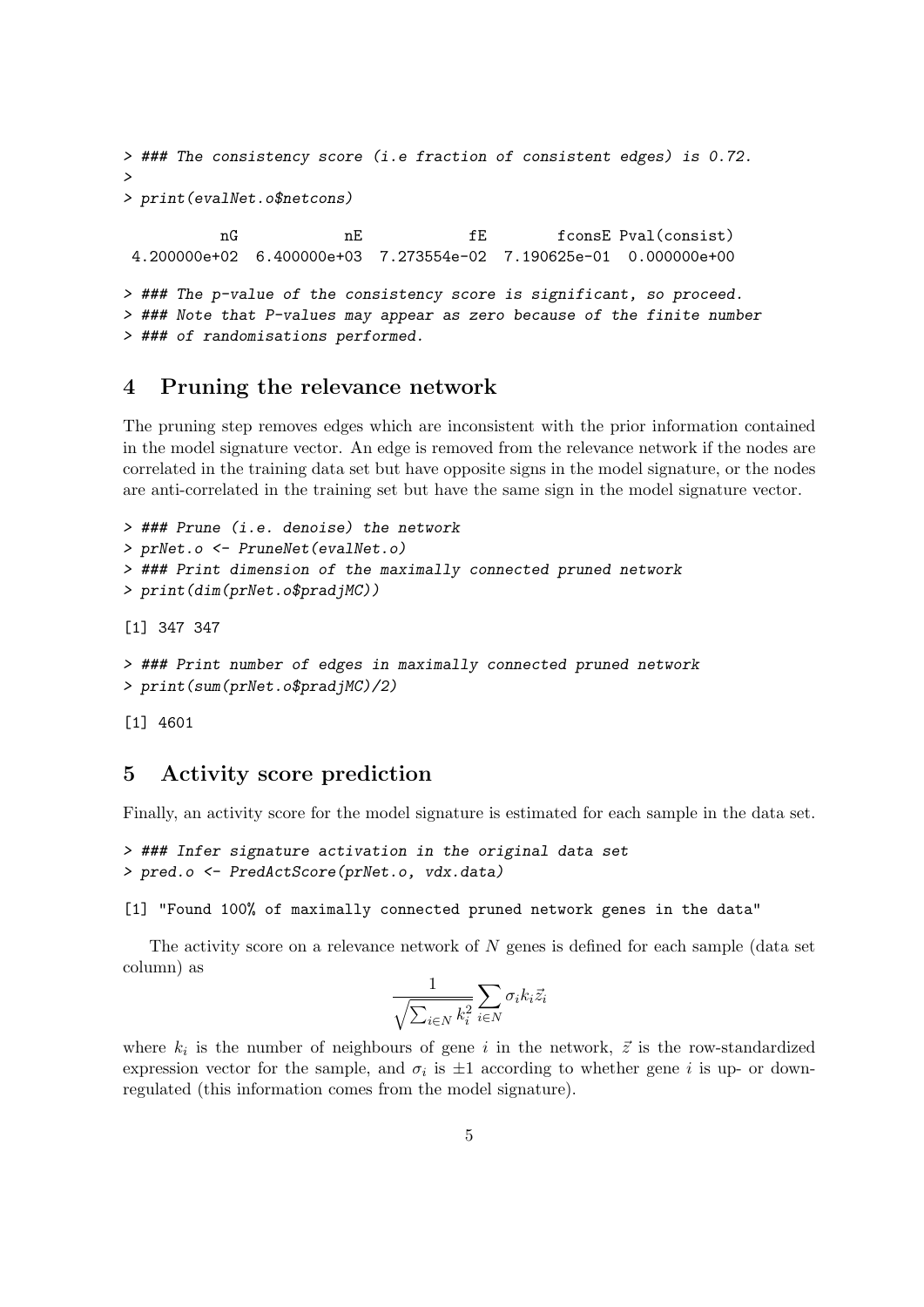Comparing the estimated activation scores to predicted intrinsic breast cancer subtypes for the Wang et al. subset of samples shows a significant difference in ERBB2 permutation signature activation between basal-like and HER2 breast cancer subtypes. (Intrinsic subtype predictions were precomputed for this example using an intrinsic subtype classifier [10].)

> ### Check that activation is higher in HER2+ compared to basals

> pred.o.score.report <- pred.o\$score[match(names(dataDART\$pheno),names(pred.o\$score))]

> boxplot(pred.o.score.report ~ dataDART\$pheno,ylab='activity score: ERBB2 perturb sig')

> pv <- wilcox.test(pred.o.score.report  $\tilde{ }$  dataDART\$pheno)\$p.value

> title(main=paste("DoDART - Wang data set: P=",signif(pv,2),sep=""))



**DoDART − Wang data set: P=1.8e−05**

# <span id="page-5-0"></span>6 Inferring signature activation in an independent data set

The pruned relevance network can be used to estimate robust model signature activity in other breast cancer data sets. Note that for the learning of the pruned network a relatively large data set is necessary, ideally one that represents a random sampling of the underlying disease demographics. Having inferred the pruned network in this large training set, predicting pathway activity in independent samples is then done for each sample separately.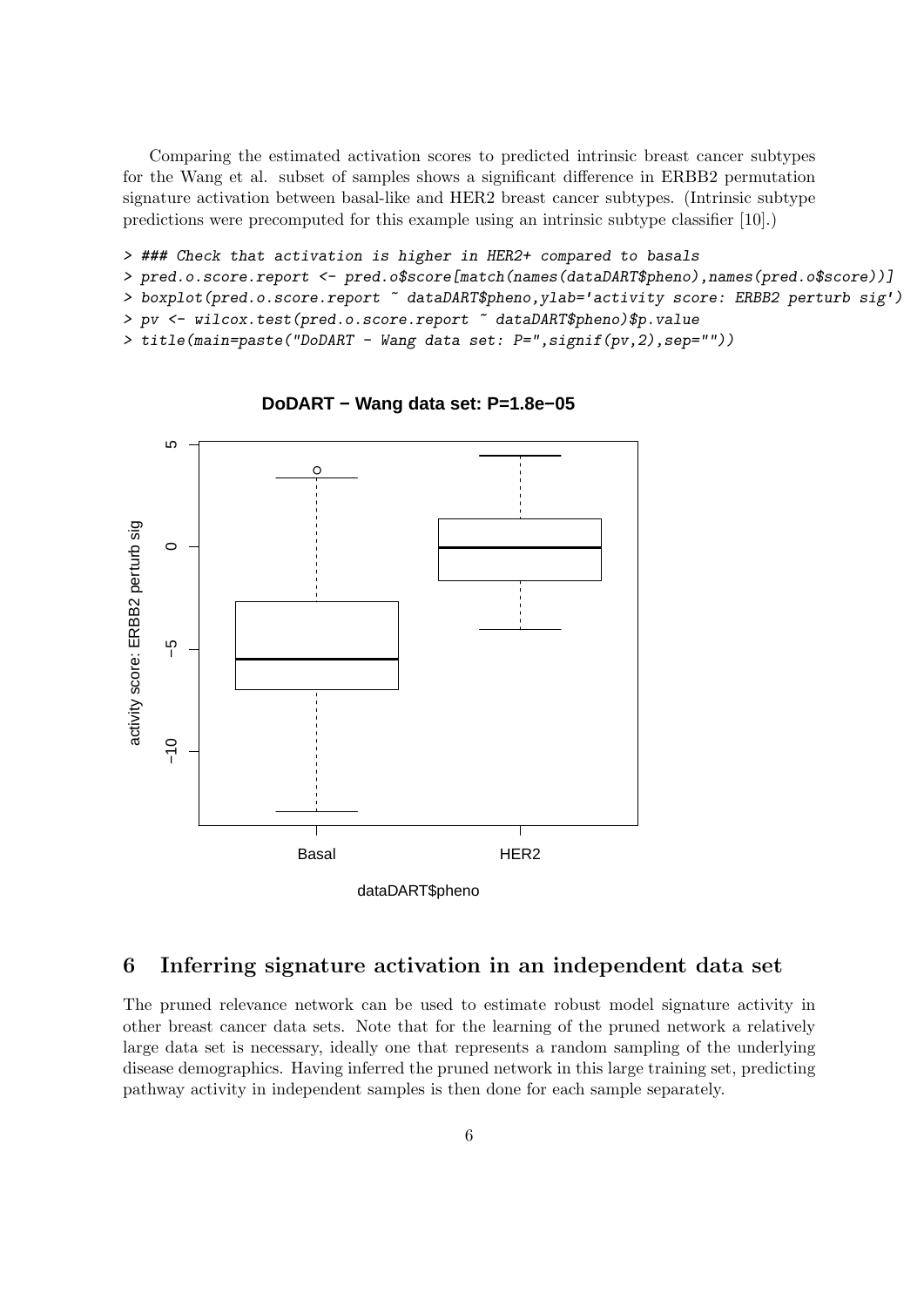```
> pred.mainz.o <- PredActScore(prNet.o, mainz.data)
[1] "Found 100% of maximally connected pruned network genes in the data"
> # Check that activation is higher in HER2+ compared to basals
> # in the smaller Mainz data set, after training on the larger Wang/Minn data set
>
> pred.mainz.o.score.report <- pred.mainz.o$score[
+ match(names(dataDART$phenoMAINZ),names(pred.mainz.o$score))]
> boxplot(pred.mainz.o.score.report ~ dataDART$phenoMAINZ,
+ ylab='activity score: ERBB2 perturb sig')
> pv <- wilcox.test(pred.mainz.o.score.report \degree dataDART$phenoMAINZ)$p.value
> title(main=paste("DoDART - Mainz data set: P=",signif(pv,2),sep=""))
```


**DoDART − Mainz data set: P=0.00019**

## <span id="page-6-0"></span>7 DoDART function

The wrapper function DoDART builds a relevance network, evaluates the consistency of correlations compared to the model signature, removes noise from the network (pruning step), and estimates an activity score for each sample in the data set [2].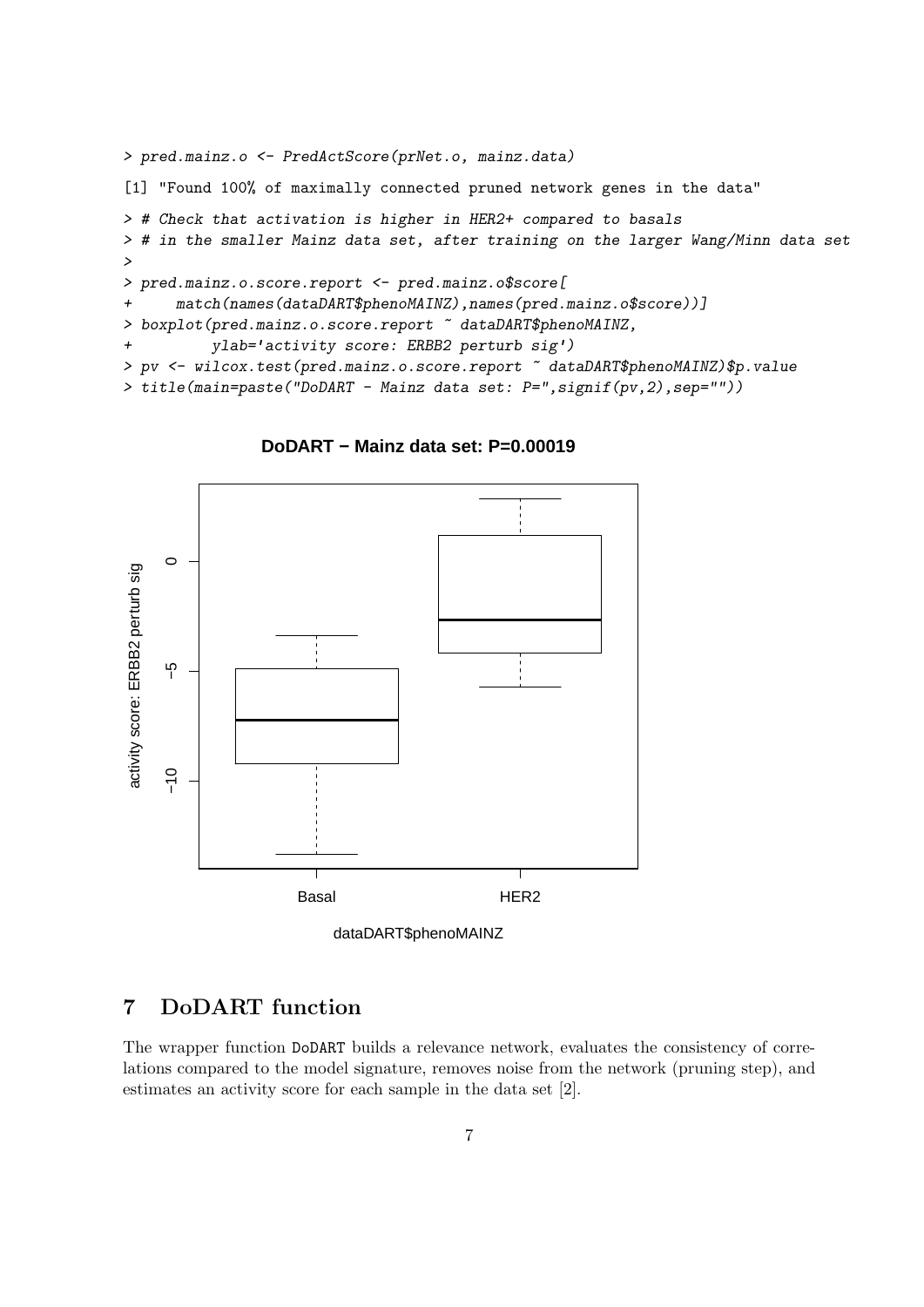```
> res.vdx <- DoDART(vdx.data, modelSig, fdr=0.000001)
[1] "Found 97% of signature genes in data matrix"
[1] "Found 100% of maximally connected pruned network genes in the data"
> # View the activity scores for the first five Wang/Minn samples
> print(res.vdx$score[1:5])
 GSM36793 GSM36796 GSM36797 GSM36798 GSM36800
3.1162895 0.8782771 -6.9537040 -4.0296276 3.7383374
```
# <span id="page-7-0"></span>8 Enhanced DoDART function - DoDARTCLQ

The enhanced wrapper function DoDARTCLQ builds on DoDART. DoDARTCLQ uses a smaller and more compact network to estimate pathway/perturbation activity compared to DoDART. Whereas DoDART uses the whole pruned correlation network, DoDARTCLQ infers all maximal cliques within the pruned correlation network and then estimates activity using only genes in the union set of these maximal cliques. Although the largest cliques may not be unique, they typically exhibit very strong overlaps, justifying the use of the merged or union set.

```
> res2.vdx <- DoDARTCLQ(vdx.data, modelSig, fdr=0.000001)
[1] "Found 97% of signature genes in data matrix"
[1] "Found 100% of maximally connected pruned network genes in the data"
> # View the activity scores generated by DoDARTCLQ for the first five Wang/Minn samples
> print(res2.vdx$pred[1:5])
   GSM36793 GSM36796 GSM36797 GSM36798 GSM36800
2.18991558 -0.01577221 -4.71891616 -1.49101043 1.12086416
> ### Check that activation generated by DoDARTCLQ is higher in HER2+ compared to basals
> pred.o.score.report2 <-res2.vdx$pred[match(names(dataDART$pheno),names(pred.o$score))]
> boxplot(pred.o.score.report2 ~ dataDART$pheno,ylab='activity score: ERBB2 perturb sig')
> pv <- wilcox.test(pred.o.score.report \tilde{ } dataDART$pheno)$p.value
```

```
> title(main=paste("DoDARTCLQ - Wang data set: P=",signif(pv,2),sep=""))
```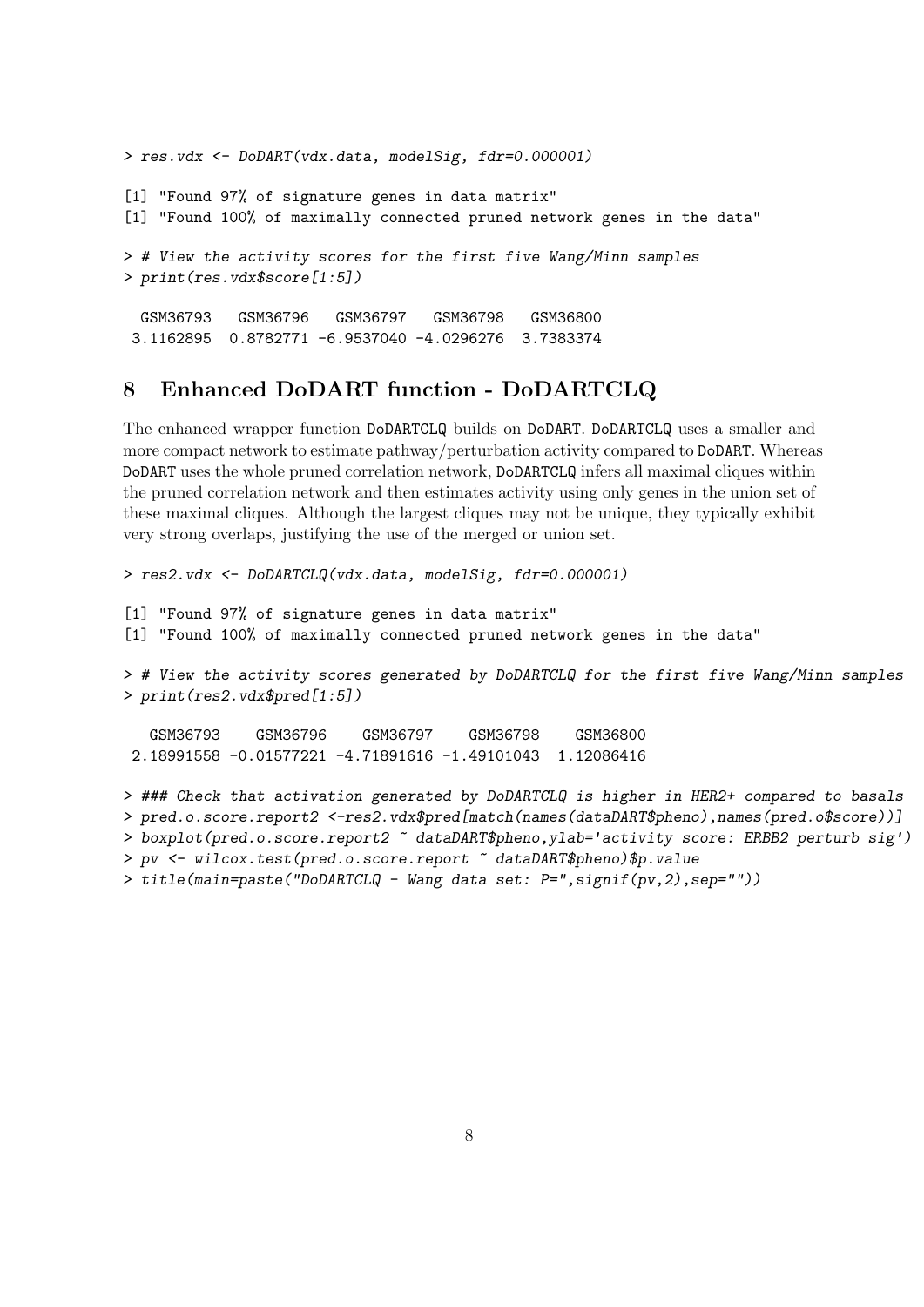

**DoDARTCLQ − Wang data set: P=1.8e−05**

```
> # Check that activation is higher in HER2+ compared to basals
> # in the smaller Mainz data set, after training on the larger Wang/Minn data
> # set by DoDARTCLQ
>
> pred.mainz2.o <- PredActScore(res2.vdx$clq, mainz.data)
[1] "Found 100% of maximally connected pruned network genes in the data"
> pred.mainz.o.score.report2 <- pred.mainz2.o$score[
+ match(names(dataDART$phenoMAINZ),names(pred.mainz.o$score))]
> boxplot(pred.mainz.o.score.report2 ~ dataDART$phenoMAINZ,
+ ylab='activity score: ERBB2 perturb sig')
> pv <- wilcox.test(pred.mainz.o.score.report \tilde{ } dataDART$phenoMAINZ)$p.value
> title(main=paste("DoDARTCLQ - Mainz data set: P=",signif(pv,2),sep=""))
```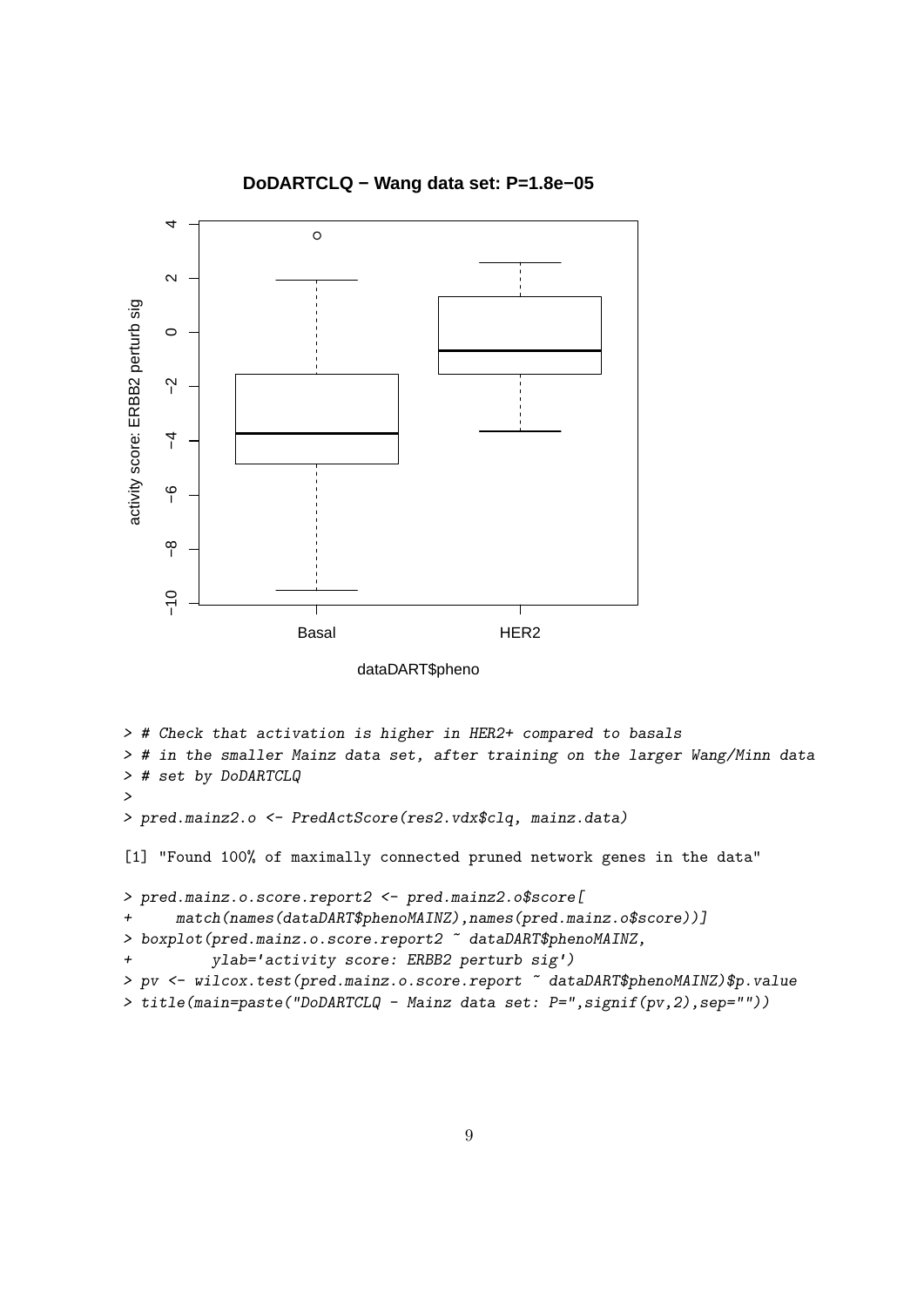

#### **DoDARTCLQ − Mainz data set: P=0.00019**

dataDART\$phenoMAINZ

# <span id="page-9-0"></span>9 Citing the DART package

To cite the DART package and methods:

Jiao Y, Lawler K, Patel GS, Purushotham A, Jones AF et al. (2011) DART: Denoising Algorithm based on Relevance network Topology improves molecular pathway activity inference. BMC Bioinformatics, 12:403.

Teschendorff AE, Gomez S, Arenas A, El-Ashry D, Schmidt M, et al. (2010) Improved prognostic classification of breast cancer defined by antagonistic activation patterns of immune response pathway modules. BMC Cancer 10:604.

Teschendorff AE, Li L, Yang Z. (2015) Denoising perturbation signatures reveals an actionable AKT-signaling gene module underlying a poor clinical outcome in endocrine treated ER+ breast cancer. Genome Biology 16:61.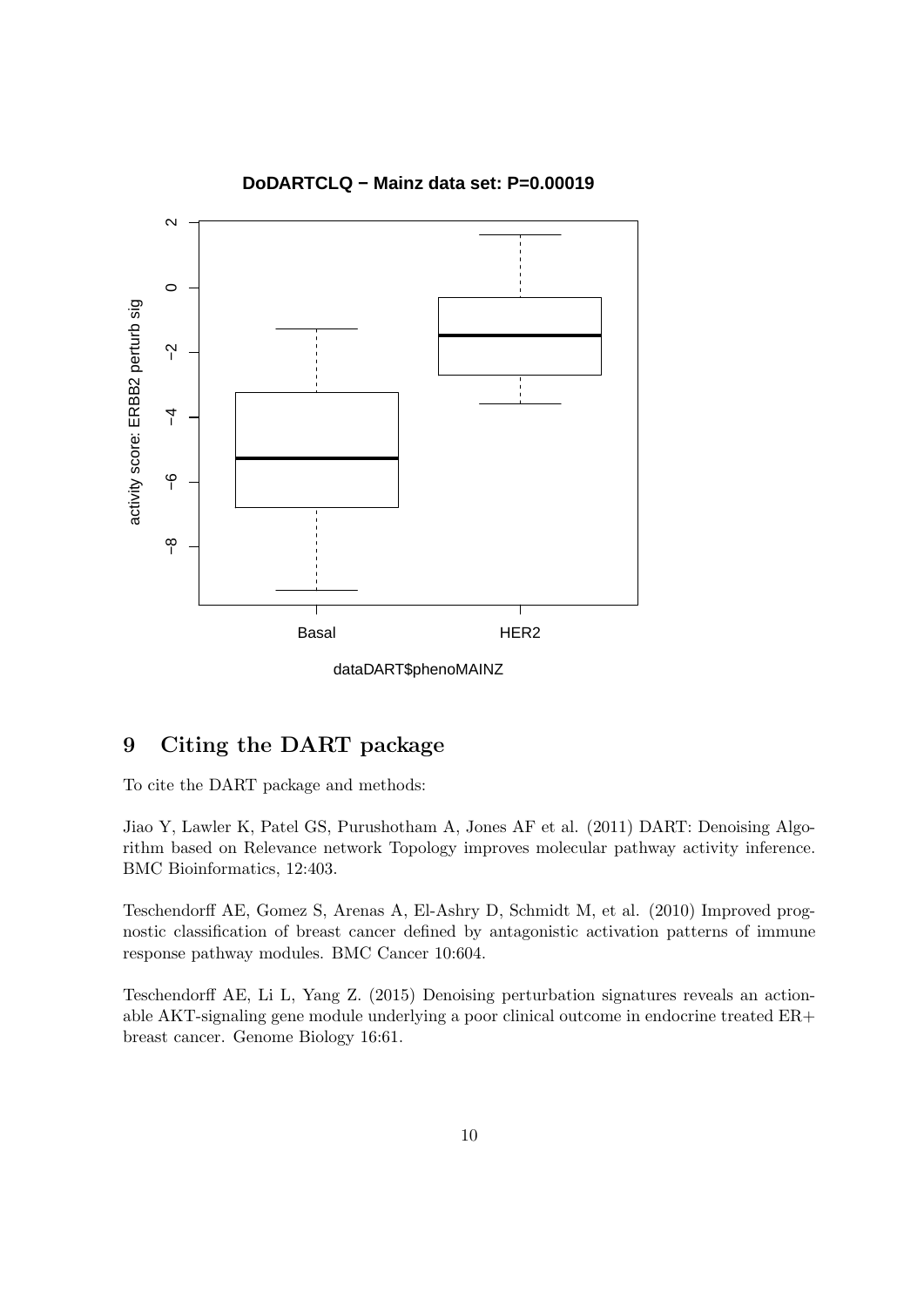# <span id="page-10-0"></span>10 References

1. Jiao, Y. et al. DART: Denoising Algorithm based on Relevance network Topology improves molecular pathway activity inference. BMC Bioinformatics 12, 403 (2011).

2. Teschendorff, AE. et al. Denoising perturbation signatures reveals an actionable AKT-signaling gene module underlying a poor clinical outcome in endocrine treated ER+ breast cancer. Genome Biology 16:61 (2015).

3. Creighton, C.J. et al. Activation of mitogen-activated protein kinase in estrogen receptor alpha-positive breast cancer cells in vitro induces an in vivo molecular phenotype of estrogen receptor alpha-negative human breast tumors. Cancer Research 66, 3903-11 (2006).

4. Wang, Y. et al. Gene-expression profiles to predict distant metastasis of lymph-nodenegative primary breast cancer. Lancet 365, 671-9 (2005).

5. Minn, A.J. et al. Lung metastasis genes couple breast tumor size and metastatic spread. PNAS 104, 6740-5 (2007).

6. Schmidt, M. et al. The humoral immune system has a key prognostic impact in node-negative breast cancer. Cancer Research 68, 5405-13 (2008).

7. Schroeder, M. et al. breastCancerVDX: Gene expression datasets published by Wang et al.  $[2005]$  and Minn et al.  $[2007]$  (VDX).  $(2011)$ .  $\langle \text{http://comphio.dfei.harvard.edu/>}$ 

8. Schroeder, M. et al. breastCancerMAINZ: Gene expression dataset published by Schmidt et al.  $[2008]$  (MAINZ). (2011).  $\langle \text{http://compbio.dfei.harvard.edu/}\rangle$ 

9. Durinck, S., Huber, W. biomaRt: Interface to BioMart databases (e.g. Ensembl, COSMIC, Wormbase and Gramene).

10. Hu, Z. et al. The molecular portraits of breast tumors are conserved across microarray platforms. BMC Genomics 7, 96 (2006).

# <span id="page-10-1"></span>11 Session information

> print(sessionInfo())

R version 3.6.1 (2019-07-05) Platform: x86\_64-pc-linux-gnu (64-bit) Running under: Ubuntu 18.04.3 LTS

Matrix products: default BLAS: /home/biocbuild/bbs-3.10-bioc/R/lib/libRblas.so LAPACK: /home/biocbuild/bbs-3.10-bioc/R/lib/libRlapack.so

locale: